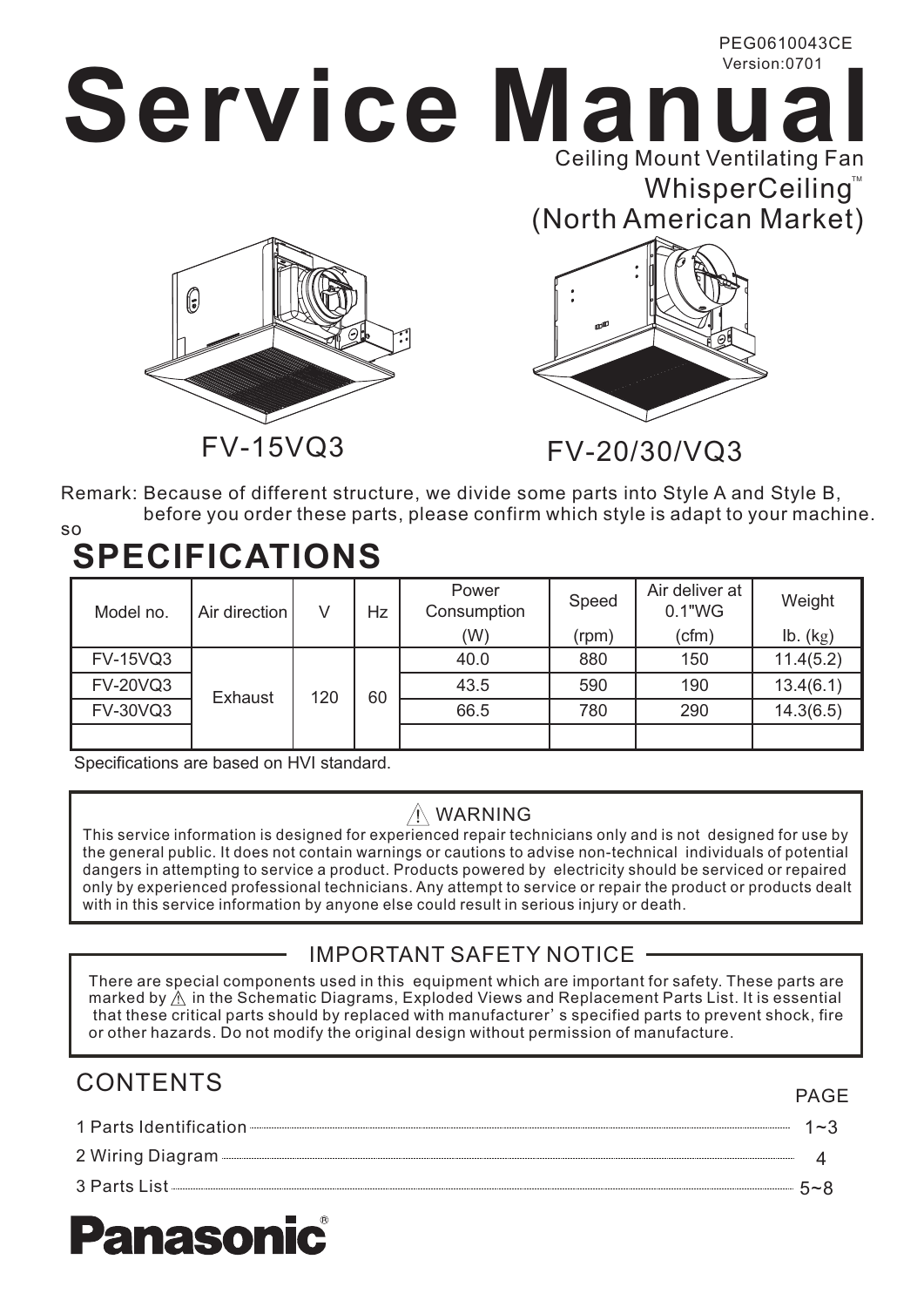# **1 Parts Identification**

FV-15VQ3



Remark: Please take attention to the parts which circled with broken line, We express the different style parts in using a letter marked behind a number, such as 3A means the item 3 belongs to style A.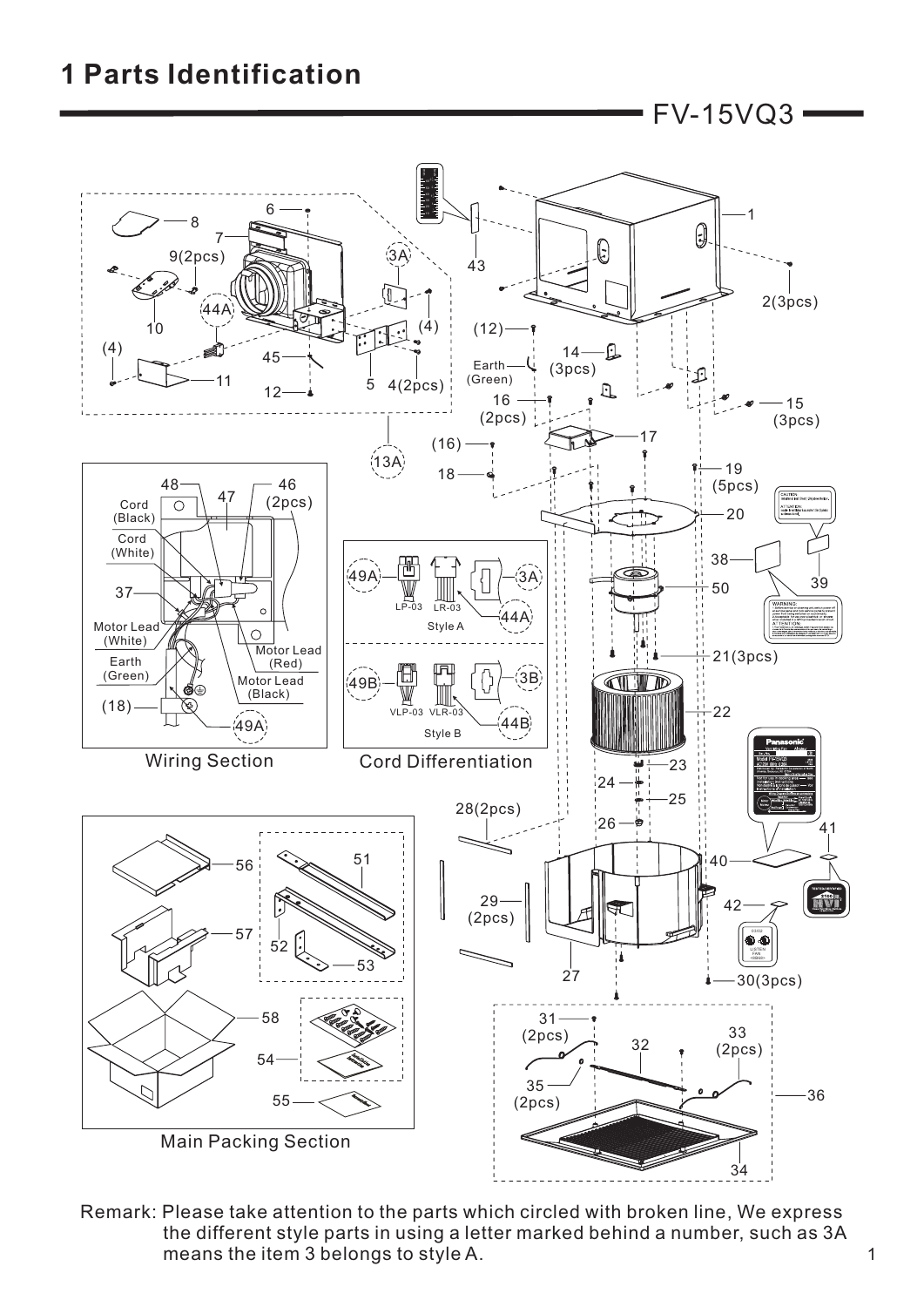## **1 Parts Identification**



Remark: Please take attention to the parts which circled with broken line, We express the different style parts in using a letter marked behind a number, such as 5A means the item 5 belongs to style A.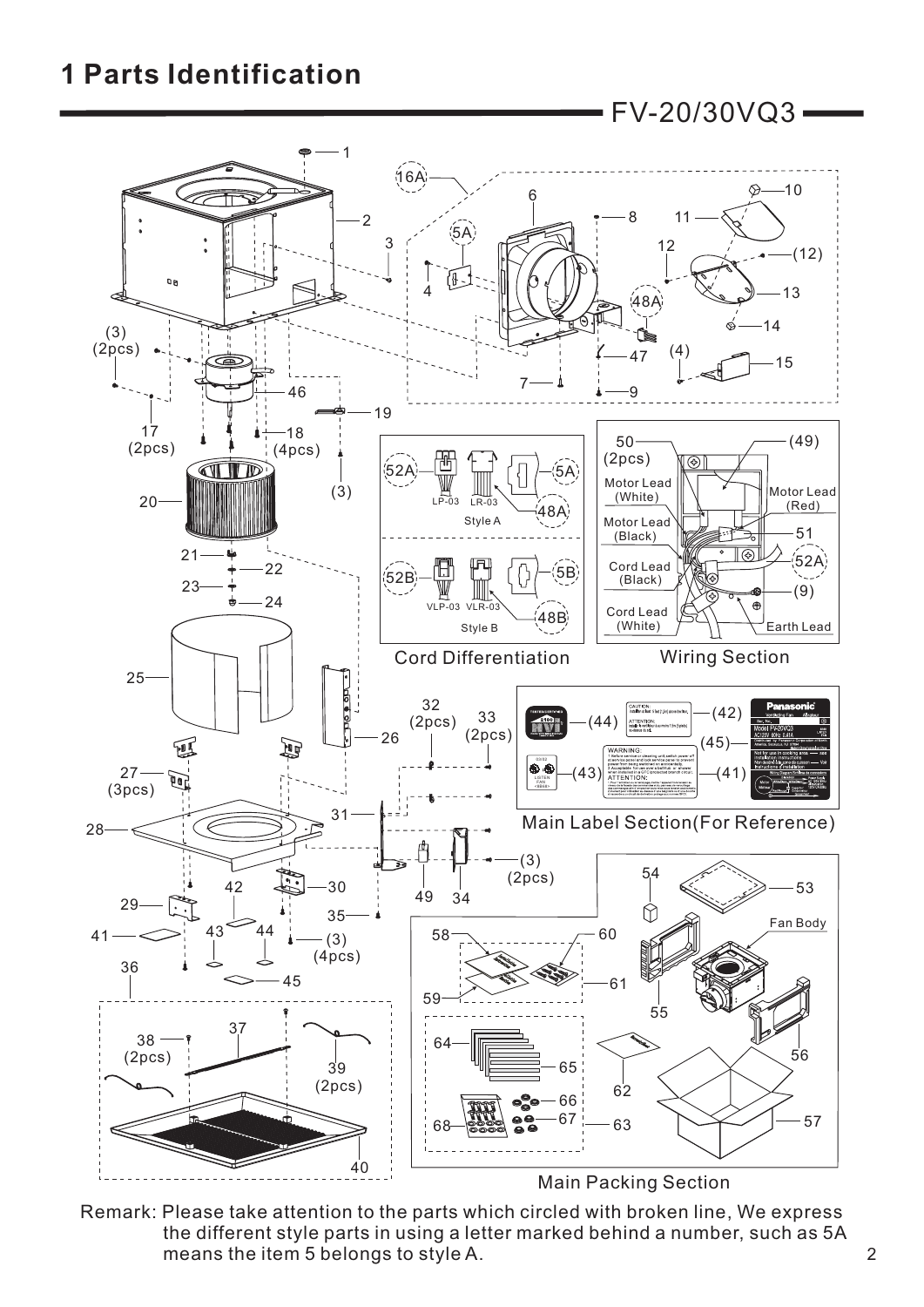

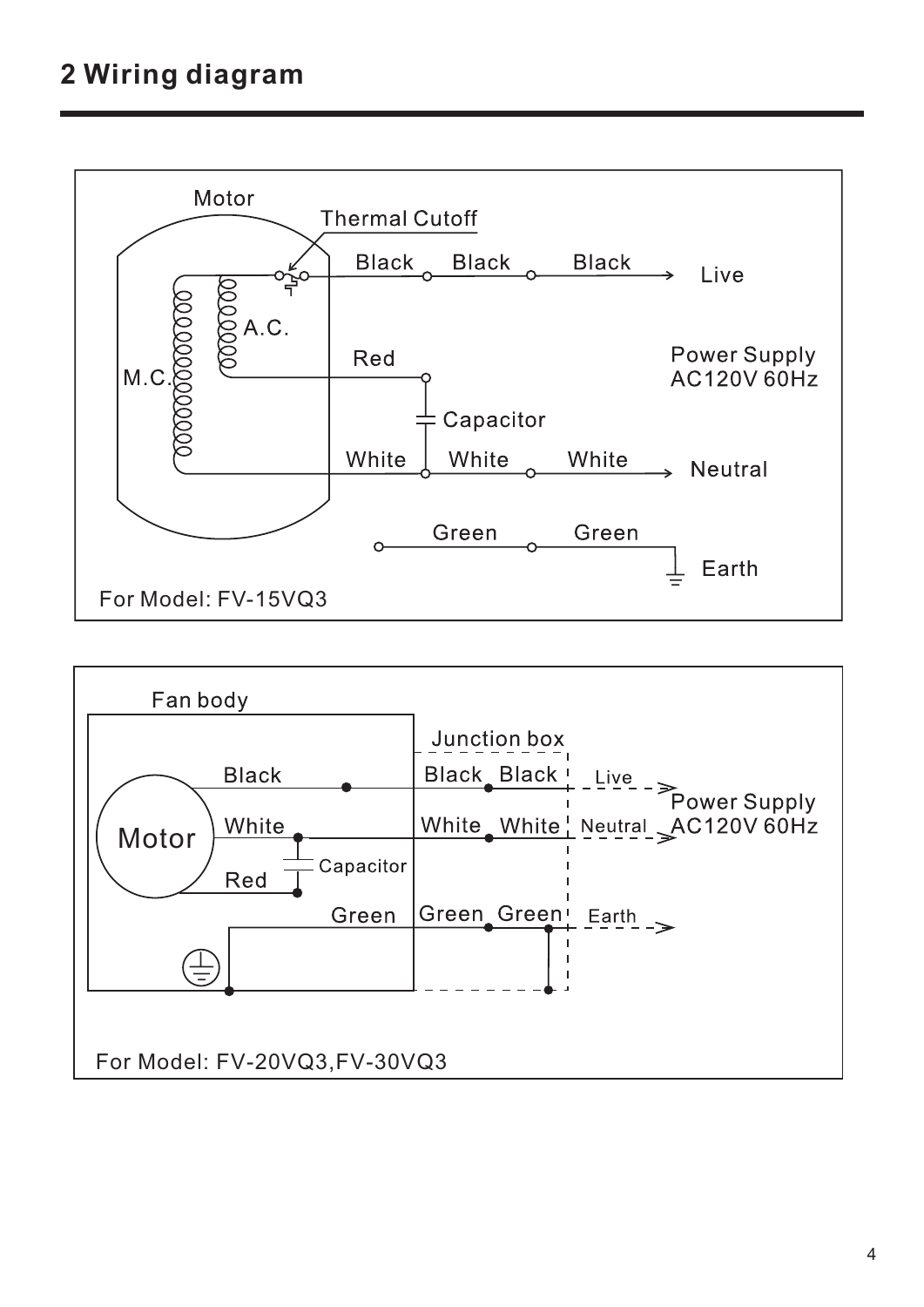$FV-15VQ3$ 

## **Mechanical & Metal Section**

| No.            | Part No.                     | <b>Part Name</b>              | Q'ty           | <b>Remark</b>                             |
|----------------|------------------------------|-------------------------------|----------------|-------------------------------------------|
| 1              | FFV1600030S   Frame Assy.    |                               | 1              |                                           |
| $\overline{2}$ | FFV7000064S Bind Screw       |                               | 3              | For Fixing Casing Support to Frame Assy.  |
| 3A             |                              | FFV0900008S Connector Plate   | 1              | For Style A                               |
| 3B             |                              | FFV0900012S Connector Plate   | 1              | For Style B                               |
| 4              |                              | FFV7000091S   Pan Tap Screw   | 4              |                                           |
| 5              |                              | FFV5710016S Suspension Plate  | 1              |                                           |
| 6              | FFV7020015S Hexagon Nut      |                               | 1              | For Fixing Earth Lead Wire                |
| $\overline{7}$ |                              | FFV0000063S Adapter Sub Assy. | 1              |                                           |
| 8              | FFV5520019S Shutter Pad      |                               | 1              |                                           |
| 9              | FFV5750004S Shutter Rivet    |                               | $\overline{2}$ |                                           |
| 10             | FFV5510053S Shutter          |                               | 1              |                                           |
| 11             |                              | FFV2800004S Junction Cover    | 1              |                                           |
| 12             | FFV7030001S Screw Assy.      |                               | $\overline{2}$ | For Fixing Earth Lead Wire<br>$\bigwedge$ |
| 13A            | FFV0000010S Adapter Assy.    |                               | 1              | For Style A                               |
| 13B            | FFV0000073S Adapter Assy.    |                               | 1              | For Style B                               |
| 14             |                              | FFV0800001S Casing Support    | 3              |                                           |
| 15             | FFV7040005S Thumb Screw      |                               | 3              | In Accessory Set                          |
| 16             |                              | FFV7000074S Truss Tap Screw   | 3              | For Fixing Capacitor Box & Cord Clip      |
| 17             | FFV0760024S                  | <b>Capacitor Box</b>          | 1              |                                           |
| 18             | FFV0740007H                  | <b>Cord Clip</b>              | 1              |                                           |
| 19             | FFV7000073S                  | <b>Truss Screw</b>            | 5              | For Fixing Motor Support to Casing        |
| 20             | FFV3730004S Motor Support    |                               | 1              |                                           |
| 21             |                              | FFV7000079S Pan Tap Screw     | 3              | For Fixing Motor to Motor Support         |
| 22             | FFV0400081S Blade            |                               | 1              |                                           |
| 23             |                              | FFV4670003S Blade Set Plate   | 1              | <b>Use For Fixing Blade</b>               |
| 24             | FFV7010025S Plain Washer     |                               | 1              | <b>Use For Fixing Blade</b>               |
| 25             |                              | FFV7010026S Spring Washer     | 1              | <b>Use For Fixing Blade</b>               |
| 26             | FFV7020007S Blade Set Nut    |                               | 1              | For Fixing Blade                          |
| 27             | FFV0790009S Casing           |                               | $\mathbf{1}$   |                                           |
| 28             | FFV4610005S Sponge B         |                               | $\overline{2}$ | <b>Sticked on Casing</b>                  |
| 29             | FFV4610004S Sponge A         |                               | $\overline{2}$ | <b>Sticked on Casing</b>                  |
| 30             | FFV7000065S Bind Screw       |                               | 3              | For Fixing Casing to Casing Support       |
| 31             |                              | FFV7000140S   Pan Tap Screw   | $\overline{2}$ | For Fixing Spring Stopper to Grille       |
| 32             |                              | FFV5560027S Spring Stopper    | 1              |                                           |
| 33             | FFV5560017S Spring           |                               | $\overline{2}$ |                                           |
| 34             | <b>FFV3400085S Grille</b>    |                               | 1              |                                           |
| 35             | FFV5250001S Ring             |                               | $\overline{2}$ |                                           |
| 36             | FFV3400026S                  | Grille Assy.                  | 1              |                                           |
| 37             | FFV2530001S   Insulock Tie 2 |                               | 1              |                                           |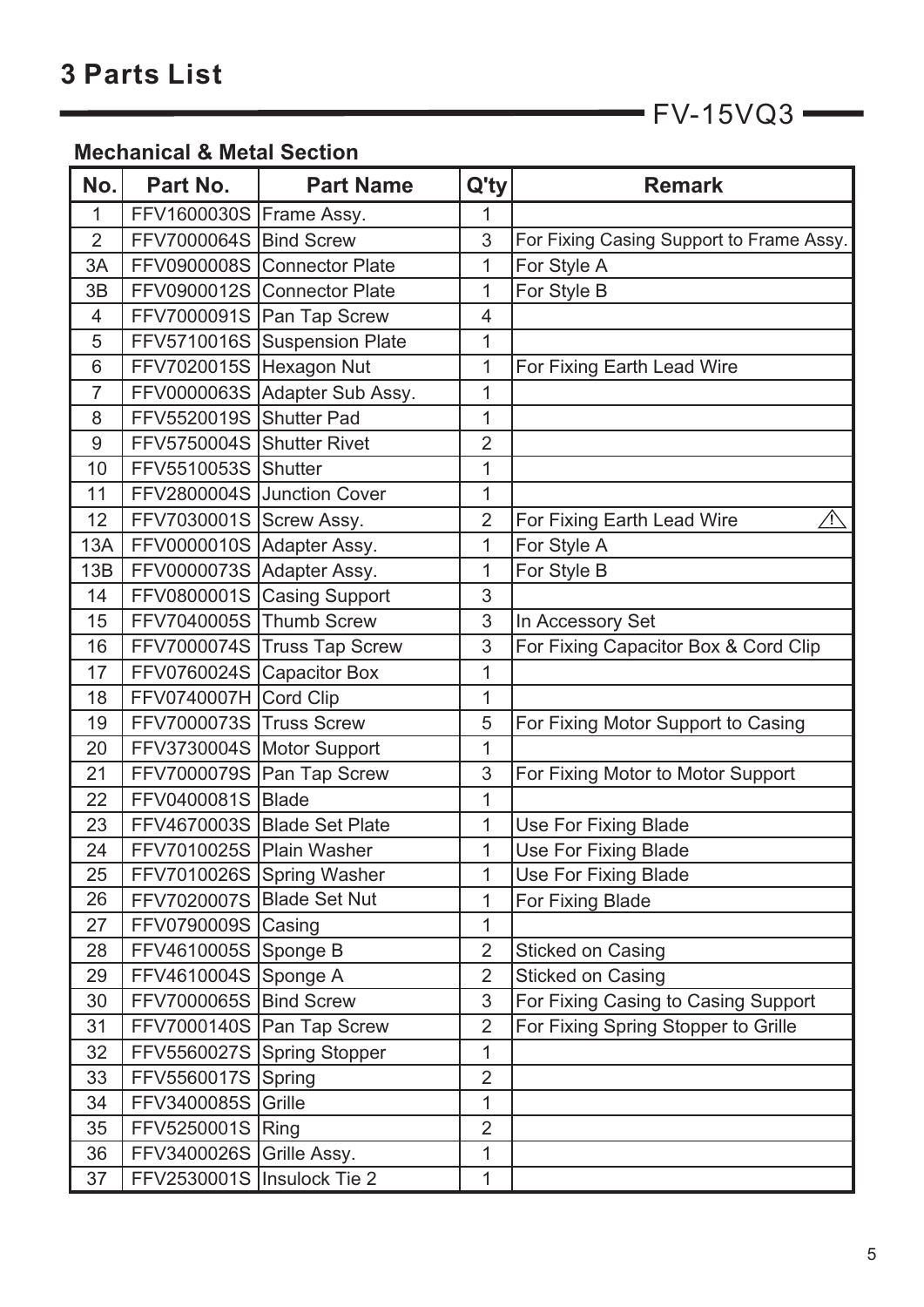$\longrightarrow$  FV-15VQ3 $\longrightarrow$ 

## **Label Section**

| No. | Part No.                  | <b>Part Name</b>            | $Q'$ ty | <b>Remark</b>            |
|-----|---------------------------|-----------------------------|---------|--------------------------|
| 38  | FFV6730002S Warning Label |                             |         | Sticked on Frame Assy.   |
| 39  | FFV0810002S Caution Label |                             |         | Sticked on Frame Assy.   |
| 40  | FFV4020079S Name Plate    |                             |         | <b>Sticked on Casing</b> |
| 41  | FFV2260002S HVI Mark      |                             |         | <b>Sticked on Casing</b> |
| 42  |                           | FFV2260003S Holograph Label |         | <b>Sticked on Casing</b> |
| 43  | FFV5720015S Scale Tape    |                             |         | Sticked on Frame Assy.   |

#### **Electrical Section**

| No. | Part No.                | <b>Part Name</b>             | Q'ty           | <b>Remark</b> |
|-----|-------------------------|------------------------------|----------------|---------------|
| 44A |                         | FFV0900002S Connector Assy.  |                | For Style A   |
| 44B |                         | FFV0900013S Connector Assy.  |                | For Style B   |
| 45  |                         | FFV3402103S Earth Lead Wire  |                |               |
| 46  |                         | FFV2240001S Heat Shrink Tube | $\overline{2}$ |               |
| 47  | FFV0750046S Capacitor   |                              |                | 220V,5.3uF    |
| 48  | FFV0900024S Connector   |                              |                |               |
| 49A | FFV0730025S Cord        |                              |                | For Style A   |
| 49B | FFV0730020S Cord        |                              |                | For Style B   |
| 50  | FFV3700107S Motor Assy. |                              |                | 120V,60Hz     |

## **Packing & Accessories Section**

| No.  | Part No.                  | <b>Part Name</b>                  | $Q'$ ty | <b>Remark</b>        |
|------|---------------------------|-----------------------------------|---------|----------------------|
| 51   |                           | FFV0420010S Suspension Bracket II |         |                      |
| 52   |                           | FFV0420022S Suspension Bracket I  |         |                      |
| 53   |                           | FFV0420023S Suspension Plate I    |         |                      |
| 54   | FFV0010138S Accessory Set |                                   |         |                      |
| 55   |                           | FFV6720003S Warranty Sheet        |         | For USA Market       |
| (55) |                           | FFV6720002S   Warranty Sheet      |         | <b>For CA Market</b> |
| 56   |                           | FFV4710025S Grille Pad Assy.      |         |                      |
| 57   | FFV4710164S Frame Pad     |                                   |         |                      |
| 58   |                           | FFV9000326S Packing Case Assy.    |         |                      |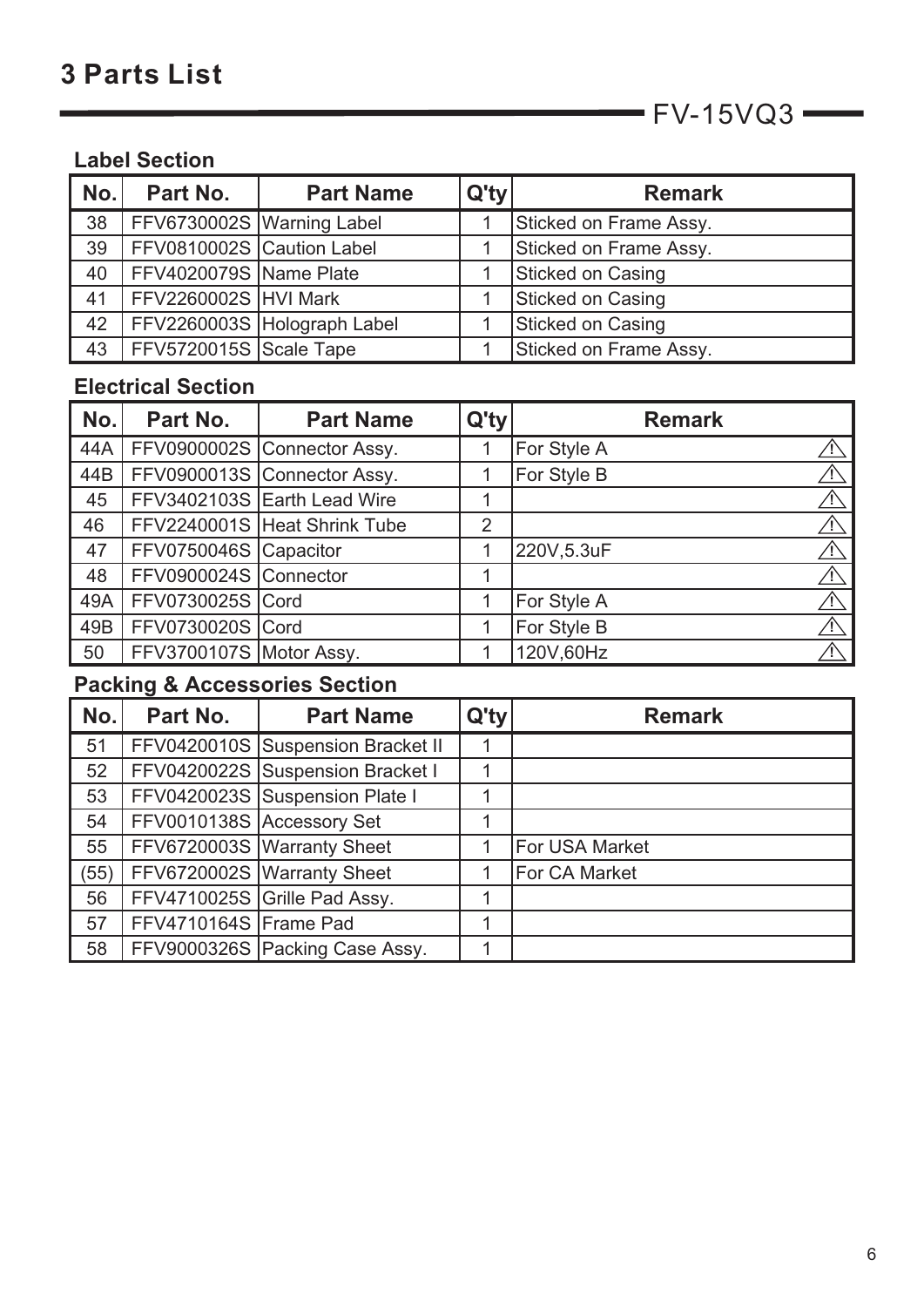$FV-20/30VQ3$   $\longrightarrow$ 

## **Mechanical & Metal Section**

| No.            | Part No.                   | <b>Part Name</b>                    | Q'ty           | <b>Remark</b>                               |
|----------------|----------------------------|-------------------------------------|----------------|---------------------------------------------|
| 1              | FFV0720007S Cord Bushing   |                                     | 1              |                                             |
| $\overline{2}$ | FFV1600031S Frame Assy.    |                                     | 1              |                                             |
| 3              |                            | FFV7000074S Truss Tap Screw         | 10             |                                             |
| $\overline{4}$ |                            | FFV7000091S Pan Tap Screw           | $\overline{2}$ | For Fixing Connector Plate & Junction Cover |
| 5A             |                            | FFV0900008S Connector Plate         | 1              | For Style A                                 |
| 5B             |                            | FFV0900012S Connector Plate         | 1              | For Style B                                 |
| 6              |                            | FFV0000062S   Adapter Sub_Assy.     | 1              |                                             |
| $\overline{7}$ | FFV0740015S Clip           |                                     | 1              |                                             |
| 8              | FFV7020015S   Hexagon Nut  |                                     | 1              | For Fixing Earth Lead Wire                  |
| 9              | FFV7030001S Screw Assy.    |                                     | $\overline{2}$ | For Fixing Earth Lead Wire<br>个             |
| 10             | FFV4610021S Sponge 3       |                                     | 1              | <b>Sticked on Shutter</b>                   |
| 11             | FFV4610022S Sponge         |                                     | 1              | <b>Sticked on Shutter</b>                   |
| 12             |                            | FFV5520016S Shutter Fix Rubber      | $\overline{2}$ |                                             |
| 13             | FFV5510052S Shutter        |                                     | 1              |                                             |
| 14             | FFV4610023S Sponge 2       |                                     | 1              | <b>Sticked on Shutter</b>                   |
| 15             |                            | FFV2800006S Junction Cover          | 1              |                                             |
| <b>16A</b>     | FFV0000011S Adapter Assy.  |                                     | $\mathbf{1}$   | For Style A                                 |
| 16B            | FFV0000072S Adapter Assy.  |                                     | 1              | For Style B                                 |
| 17             |                            | FFV7010027S Toothed Lock Washer     | $\overline{2}$ | Use For Fixing Adapter Assy.                |
| 18             |                            | FFV7000079S   Pan Tap Screw         | 4              | For Fixing Motor Assy.                      |
| 19             |                            | FFV3450001S Lead Wire Protect Plate | 1              |                                             |
| 20             | FFV0400081S Blade          |                                     | 1              |                                             |
| 21             |                            | FFV4670003S Blade Set Plate         | 1              |                                             |
| 22             | FFV7010025S Plain Washer   |                                     | 1              | <b>Use For Fixing Blade</b>                 |
| 23             |                            | FFV7010026S Spring Washer           | 1              | <b>Use For Fixing Blade</b>                 |
| 24             | FFV7020007S Blade Set Nut  |                                     | 1              | For Fixing Blade                            |
| 25             | FFV0790010S Casing         |                                     | 1              |                                             |
| 26             | FFV0940001S Cut Off        |                                     | $\mathbf{1}$   |                                             |
| 27             |                            | FFV5710003S Orifice Set Plate       | 3              |                                             |
| 28             | <b>FFV4300066S Orifice</b> |                                     | 1              |                                             |
| 29             | FFV5710001S Set Plate 1    |                                     | 1              |                                             |
| 30             | FFV5710002S Set Plate 2    |                                     | 1              |                                             |
| 31             |                            | FFV5710004S Capacitor Set Plate     | $\mathbf{1}$   |                                             |
| 32             | FFV0740017S Cord Clip      |                                     | $\overline{2}$ |                                             |
| 33             |                            | FFV7000018S Truss Tap Screw         | $\overline{2}$ | For Fixing Cord Clip                        |
| 34             |                            | FFV0760024S Capacitor Box           | 1              |                                             |
| 35             | FFV7000007S Plus Screw     |                                     | $\overline{1}$ | For Fixing Capacitor Set Plate to Orifice   |
| 36             | FFV3400027S Grille Assy.   |                                     | 1              |                                             |
| 37             |                            | FFV5560030S Spring Stopper          | 1              |                                             |
| 38             |                            | FFV7000140S   Pan Tap Screw         | $\overline{2}$ | For Fixing Spring Stopper to Grille         |
| 39             | FFV5560017S Spring         |                                     | $\overline{2}$ |                                             |
| 40             | <b>FFV3400096S Grille</b>  |                                     | 1              |                                             |